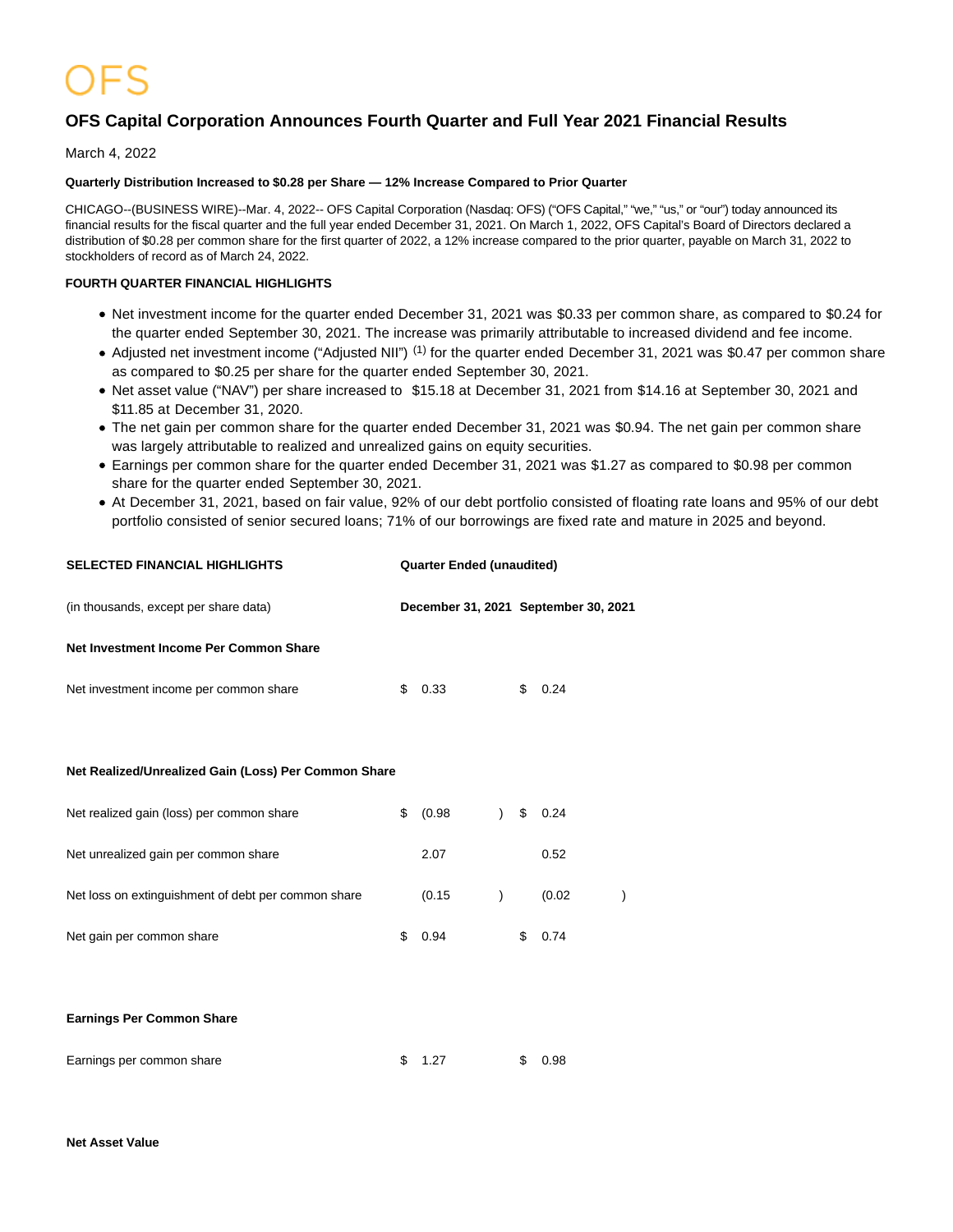| Net asset value per share    | \$15.18 | SS. | 14.16  |
|------------------------------|---------|-----|--------|
| Distributions paid per share | \$0.25  |     | \$0.24 |

#### **Adjusted NII Per Share**

| Net investment income per share              | S. | 0.33 | 0.24 |
|----------------------------------------------|----|------|------|
| Capital gain incentive fee accrual per share |    | 0.14 | 0.01 |
| Adjusted NII per share                       |    | 0.47 | 0.25 |

**As of**

#### **December 31, 2021 September 30, 2021**

| <b>Balance Sheet Highlights</b>     |   |       | (unaudited) |       |
|-------------------------------------|---|-------|-------------|-------|
| Investment portfolio, at fair value | S | 507.1 | S           | 526.3 |
| <b>Total assets</b>                 |   | 569.0 |             | 537.2 |
| Net asset value per common share    |   | 15.18 |             | 14.16 |

#### **Management Commentary**

"Based on strong origination activity and increased portfolio income, our fourth quarter net investment income increased to \$0.33 per share, a 38% increase compared to the prior quarter. Fourth quarter adjusted net investment income increased to \$0.47 per share, an 88% increase compared to the prior quarter," said Bilal Rashid, OFS Capital's Chairman and Chief Executive Officer. "We are pleased to increase our distribution for the sixth straight quarter. Our NAV increased 28% from December 31, 2020 primarily due to net gains in the portfolio and now exceeds our 2019 year-end NAV by 22%. In an environment in which interest rates are rising, we believe our portfolio is well positioned with 92% of our debt portfolio consisting of floating rates."

#### **(1) Supplemental information regarding Adjusted NII:**

On a supplemental basis, we disclose Adjusted NII (including on a per share basis), which is a financial measure calculated and presented on basis other than in accordance with generally accepted accounting principles of the United States of America ("GAAP"). Adjusted NII represents net investment income excluding the capital gains incentive fee in periods in which such expense occurs. GAAP requires recognition of a capital gains incentive fee in our financial statements if aggregate net realized and unrealized capital gains, if any, on a cumulative basis from the date of the election to be a BDC through the reporting date is positive. Such fees are subject to further conditions specified in the investment advisory agreement with OFS Capital Management, LLC, principally related to the realization of such net gains, before OFS Capital Management, LLC is entitled to payment, and such recognized fees are subject to the risk of reversal should unrealized gains diminish to become losses. Management believes that Adjusted NII is a useful indicator of operations exclusive of any net capital gains incentive fee, as net investment income does not include the net gains, realized or unrealized, associated with the capital gains incentive fee.

Management believes Adjusted NII facilitates analysis of our results of operations and provides greater transparency into the determination of incentive fees. Adjusted NII is not meant as a substitute for net investment income determined in accordance with GAAP and should be considered in the context of the entirety of our reported results of operations, financial position and cash flows determined in accordance with GAAP. A reconciliation of net investment income determined in accordance with GAAP to Adjusted NII is set forth in Schedule I to this press release.

#### **PORTFOLIO AND INVESTMENT ACTIVITIES**

(\$ in millions, except for per share data)

**Portfolio Overview**

Investment portfolio, at fair value  $$507.1$ 

**As of and for the Year Ended December 31, 2021**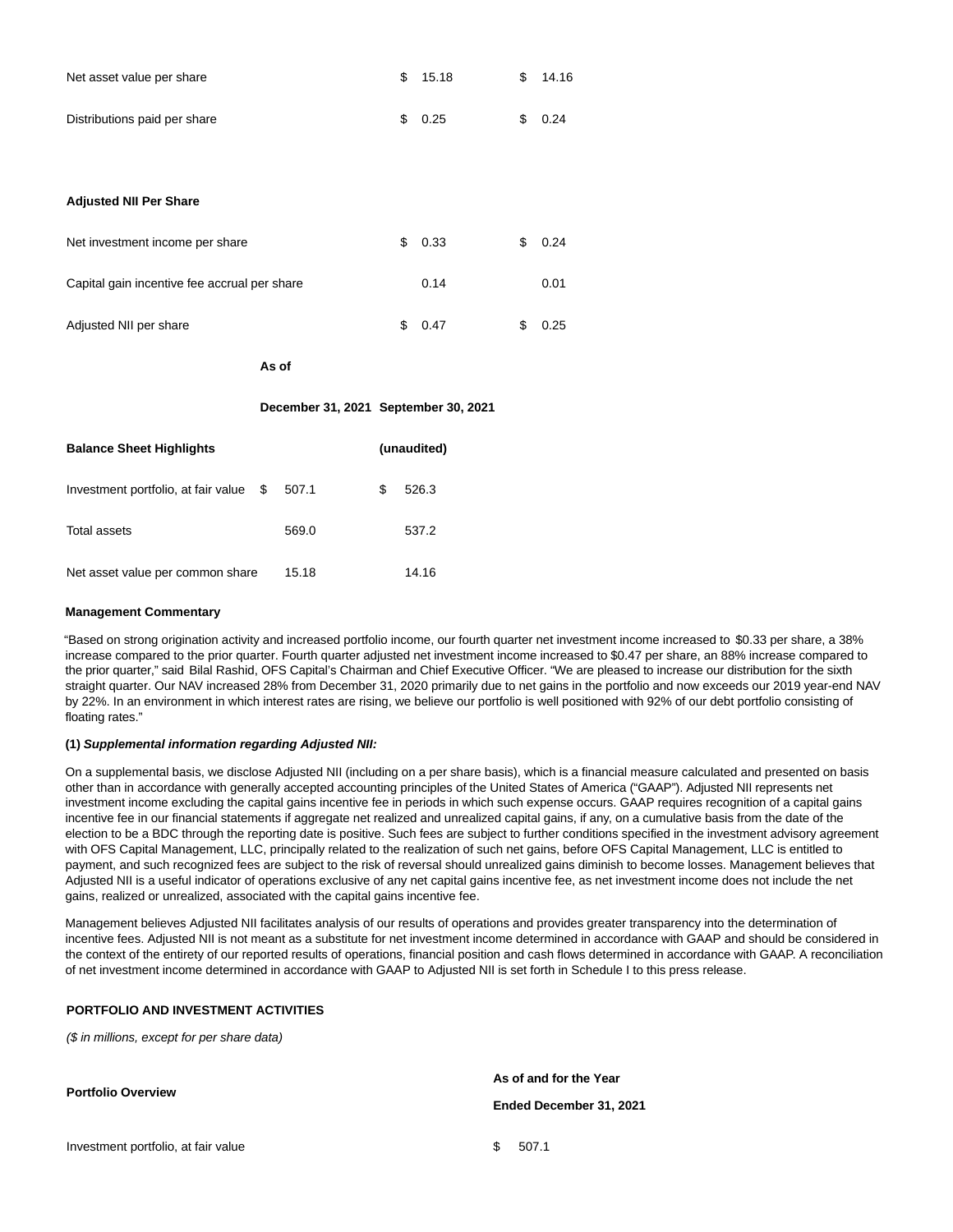| Weighted-average performing income yield - interest-bearing investments (2) | 10.62 | $\%$ |
|-----------------------------------------------------------------------------|-------|------|
| Weighted-average realized yield - interest-bearing investments (3)          | 9.71  | $\%$ |
| Weighted-average realized yield on total investments (4)                    | 9.10  | $\%$ |

The weighted-average yield of investments is not the same as a return on investment for our stockholders but, rather, relates to portion of our investment portfolio and is calculated before the payment of all of our fees and expenses.

(2) Income yield is calculated as (a) the actual amount earned on performing investments, including interest and prepayment fees and amortization of net loan fees, divided by (b) the weighted-average of total performing investment amortized cost.

(3) divided by (b) the weighted-average of total interest-bearing investments amortized cost, in each case, including debt investments in non-accrual Realized yield computed as (a) the actual amount earned on interest-bearing investments, including interest, prepayment fees and net loan fees, status and non-income producing Structured Finance Notes.

(4) Realized yield computed as (a) the actual amount earned on all investments including interest, dividends and prepayment fees, amortization of net loan fees, and dividends received divided by (b) the weighted-average of total investments amortized cost or cost.

## **Quarter Ended**

| <b>Portfolio Activity</b>                      |   | December 31, 2021 September 30, 2021 |   |      |
|------------------------------------------------|---|--------------------------------------|---|------|
| Investments in new portfolio companies         |   | 61.6                                 | S | 29.7 |
| Investments in existing portfolio companies \$ |   | 13.7                                 |   | 26.4 |
| Investments in structured finance notes        | S |                                      |   | 8.5  |

At December 31, 2021, the total fair value of our investment portfolio was \$507.1 million, which was equal to approximately 110% of amortized cost. As of December 31, 2021, the fair value of our debt investment portfolio in 58 portfolio companies totaled \$344.6 million, of which 95% and 5% were senior secured loans and subordinated loans, respectively. As of December 31, 2021, we also held approximately \$87.3 million in common, preferred and other equity investments, at fair value. As of December 31, 2021, our portfolio had two non-accrual loans with an aggregate fair value of \$7.7 million, or 2.2% of our total debt portfolio at fair value, compared to four non-accrual loans with an aggregate fair value of \$12.1 million, or 3.8% of our total debt portfolio at fair value at December 31, 2020. As of December 31, 2021, our investment portfolio also included seventeen investments in structured finance notes with a fair value of \$75.2 million. At December 31, 2021, we had unfunded commitments of \$43.7 million to fourteen portfolio companies. As of December 31, 2021, floating rate loans comprised 92% of our debt investment portfolio, with the remaining 8% in fixed rate loans, as a percentage of fair value.

#### **RESULTS OF OPERATIONS**

| (in thousands)                 | <b>Quarter Ended (unaudited)</b> |        |    |                                      |
|--------------------------------|----------------------------------|--------|----|--------------------------------------|
|                                |                                  |        |    | December 31, 2021 September 30, 2021 |
| <b>Total investment income</b> | \$                               | 15,267 | \$ | 10,589                               |
| Expenses:                      |                                  |        |    |                                      |
| Interest expense               |                                  | 4,215  |    | 4,234                                |
| Management and incentive fees  |                                  | 5,366  |    | 2,052                                |
| Other expenses                 |                                  | 1,256  |    | 1,068                                |
| <b>Total expenses</b>          |                                  | 10,837 |    | 7,354                                |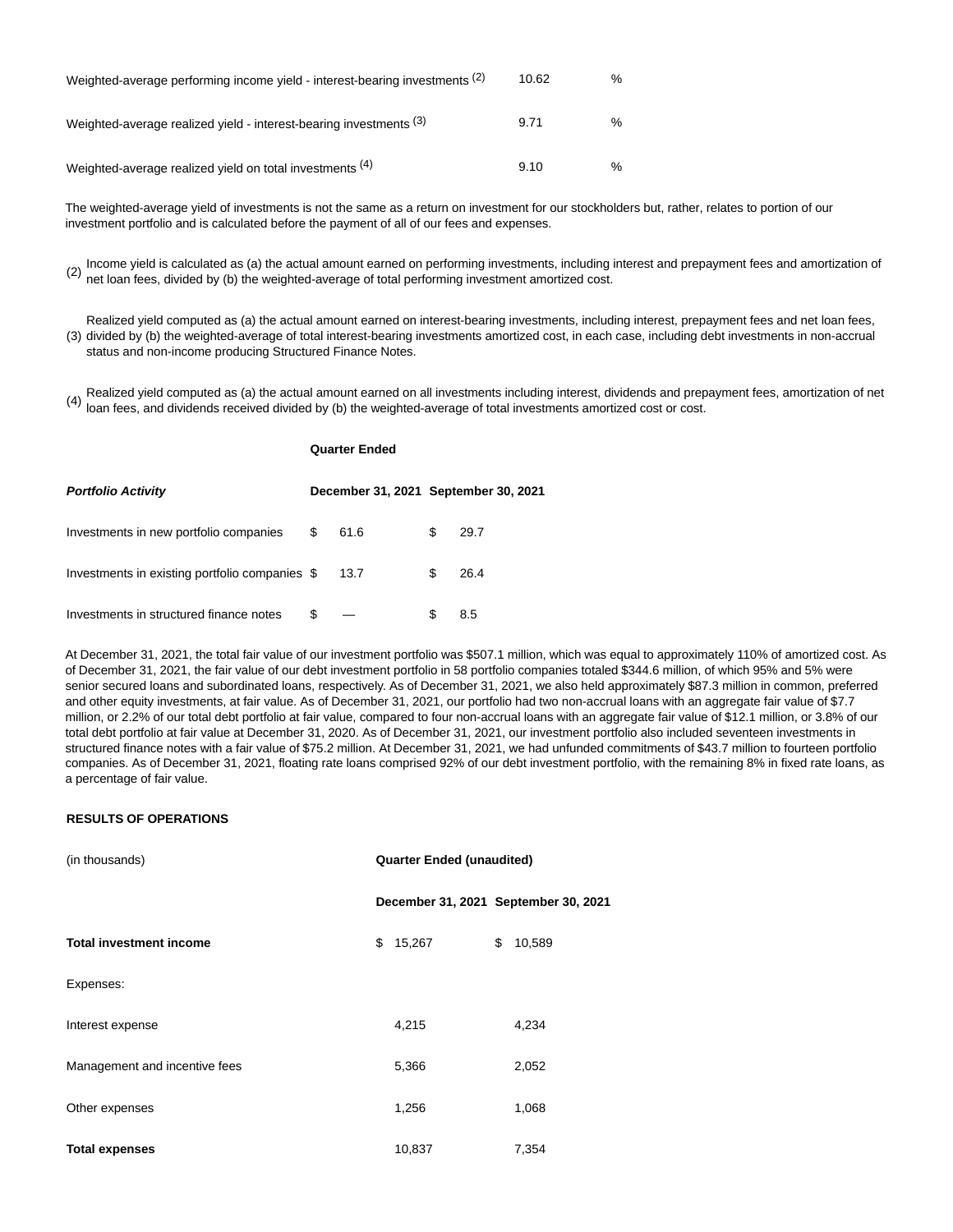| Net investment income                                   | 4.430   | 3,235  |  |
|---------------------------------------------------------|---------|--------|--|
| Net gain on investments                                 | 14,722  | 10.154 |  |
| Loss on extinguishment of debt                          | (2,068) | (224)  |  |
| Net increase in net assets resulting from operations \$ | 17.084  | 13,165 |  |

#### **Investment Income**

For the three months ended December 31, 2021, total investment income increased by \$4.7 million as compared to the three months ended September 30, 2021, primarily due to an increase in dividend income of \$1.8 million and an increase in other fee income of \$1.6 million. Increased fee acceleration as a result of increased portfolio runoff also contributed to the increase.

#### **Expenses**

For the three months ended December 31, 2021, management and incentive fees increased \$3.3 million compared to the three months ended September 30, 2021, primarily due to an increase in the Income Incentive Fee of \$1.5 million and an increase in the Capital Gains Fee. The Capital Gains Fee is currently not payable under the terms of the Advisory Agreement but was calculated in accordance with GAAP which requires the inclusion of aggregate unrealized appreciation on investments.

#### **Net Gain (Loss) on Investments**

For the three months ended December 31, 2021, net gain on investments of \$14.7 million was primarily due to unrealized appreciation of \$10.1 million on our common equity investment in Pfanstiehl Holdings, Inc.

#### **LIQUIDITY AND CAPITAL RESOURCES**

At December 31, 2021, we had \$43.0 million of cash, which includes cash and cash equivalents of \$15.0 million held by OFS SBIC I, LP ("SBIC I LP"), our wholly owned SBIC, and OFSCC-FS, LLC ("OFSCC-FS"), an indirect wholly owned subsidiary. Our use of cash held by SBIC I LP and OFSCC-FS is restricted by regulatory and contractual conditions, including limitations on the amount of cash SBIC I LP and OFSCC-FS can distribute to us.

Additionally, at December 31, 2021, we had an unused commitment of \$25.0 million under our senior secured revolving credit facility with Pacific Western Bank, as well as an unused commitment of \$50.0 million under the revolving credit facility with BNP Paribas, both subject to borrowing base requirements and other covenants. Based on fair values and equity capital at December 31, 2021, we could access all unused commitments under our credit facilities and remain in compliance with 1940 Act asset coverage requirement.

On October 28, 2021 and November 1, 2021, OFS Capital issued \$55.0 million unsecured notes (the "2028 Notes") which bear a fixed interest rate of 4.95% and mature on October 31, 2028. OFS Capital utilized a portion of the proceeds from the 2028 Notes to redeem \$25.0 million of unsecured notes which were originally scheduled to mature in September 2023 and bore an interest rate of 6.25%. On November 22, 2021, OFS Capital redeemed \$54.3 million of unsecured notes that were originally scheduled to mature in October 2026 and bore an interest rate of 5.95%. As of December 31, 2021, OFS Capital has \$180.0 million of unsecured notes (71.0% of total debt outstanding) which mature in 2025 and beyond.

On November 15, 2021, we amended our senior secured revolving credit facility with Pacific Western Bank to decrease the interest rate floor from 5.0% to 4.0%, effective as of November 1, 2021.

#### **RECENT DEVELOPMENTS**

On February 28, 2022, we prepaid \$19.0 million of SBA debentures that were contractually due March 1, 2025 and September 1, 2025.

#### **CONFERENCE CALL**

OFS Capital will host a conference call to discuss these results on Friday, March 4, 2022, at 11:00 a.m. Eastern Time. Interested parties may participate in the call via the following:

INTERNET: Log on t[o www.ofscapital.com a](https://cts.businesswire.com/ct/CT?id=smartlink&url=http%3A%2F%2Fwww.ofscapital.com&esheet=52589563&newsitemid=20220304005050&lan=en-US&anchor=www.ofscapital.com&index=1&md5=d98205c6c9e8331bea6b04692481569c)t least 15 minutes prior to the start time of the call to register, download, and install any necessary audio software. A replay will be available for 90 days on OFS Capital's website at [www.ofscapital.com.](https://cts.businesswire.com/ct/CT?id=smartlink&url=http%3A%2F%2Fwww.ofscapital.com&esheet=52589563&newsitemid=20220304005050&lan=en-US&anchor=www.ofscapital.com&index=2&md5=6879cced958e576f4e61e5a2c52f686b)

TELEPHONE: Dial (877) 510-7674 (Domestic) or (412) 902-4139 (International) approximately 15 minutes prior to the call. A telephone replay of the conference call will be available through March 14, 2022 at 9:00 a.m. Eastern Time and may be accessed by calling (877) 344-7529 (Domestic) or (412) 317-0088 (International) and utilizing conference ID #8952094.

For more detailed discussion of the financial and other information included in this press release, please refer to OFS Capital's Form 10-K for the year ended December 31, 2021, which is to be filed with the Securities and Exchange Commission.

#### **OFS Capital Corporation and Subsidiaries**

#### **Consolidated Statements of Assets and Liabilities**

**(Dollar amounts in thousands, except per share data)**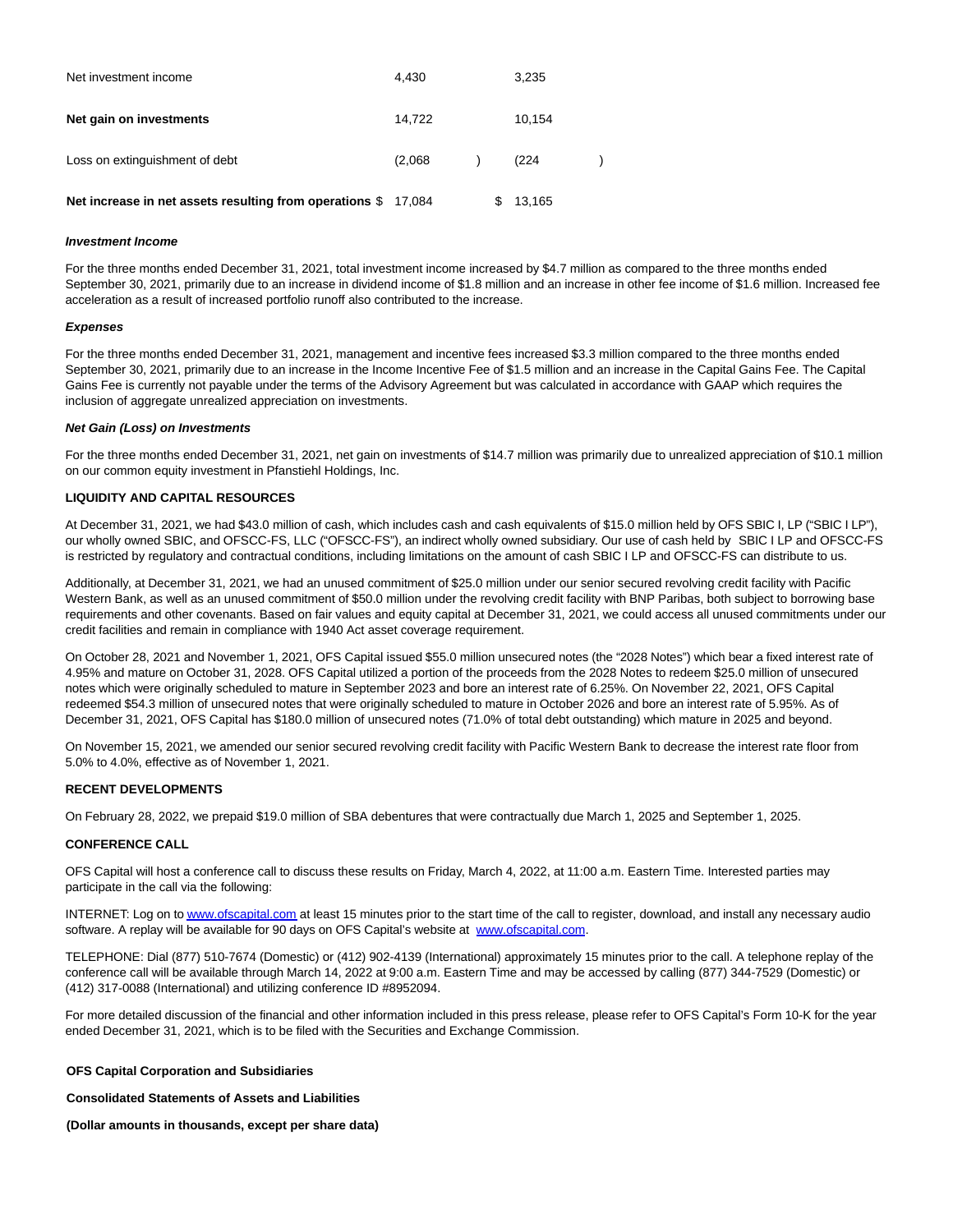|                                                                                                | December 31, |           |
|------------------------------------------------------------------------------------------------|--------------|-----------|
|                                                                                                | 2021         | 2020      |
| <b>Assets</b>                                                                                  |              |           |
| Investments, at fair value                                                                     |              |           |
| Non-control/non-affiliate investments (amortized cost of \$428,398 and \$363,628 respectively) | \$421,567    | \$328,665 |
| Affiliate investments (amortized cost of \$17,650 and \$86,484, respectively)                  | 72,584       | 102,846   |
| Control investment (amortized cost of \$11,264 and \$10,911, respectively)                     | 12,948       | 10,812    |
| Total investments at fair value (amortized cost of \$457,312 and \$461,023, respectively)      | 507,099      | 442,323   |
| Cash                                                                                           | 43,048       | 37,708    |
| Receivable for investments sold                                                                | 14,893       |           |
| Interest receivable                                                                            | 1,475        | 1,298     |
| Prepaid expenses and other assets                                                              | 2,533        | 2,484     |
|                                                                                                |              |           |

## **Total assets** \$ 569,048 \$ 483,813

## **Liabilities**

| Revolving lines of credit                                                                                | \$100,000 | \$32,050 |
|----------------------------------------------------------------------------------------------------------|-----------|----------|
| SBA debentures (net of deferred debt issuance costs of \$555 and \$1,088, respectively)                  | 69,365    | 104,182  |
| Unsecured Notes (net of discounts and deferred debt issuance costs of \$4,554 and \$4,897, respectively) | 175,446   | 172,953  |
| Interest payable                                                                                         | 3,685     | 3,176    |
| Payable to investment adviser and affiliates                                                             | 6,217     | 3,252    |
| Payable for investments purchased                                                                        | 8,788     | 8,411    |
| Accrued professional fees                                                                                | 452       | 495      |
| Other liabilities                                                                                        | 1,351     | 338      |
| <b>Total liabilities</b>                                                                                 | 365,304   | 324,857  |

Commitments and contingencies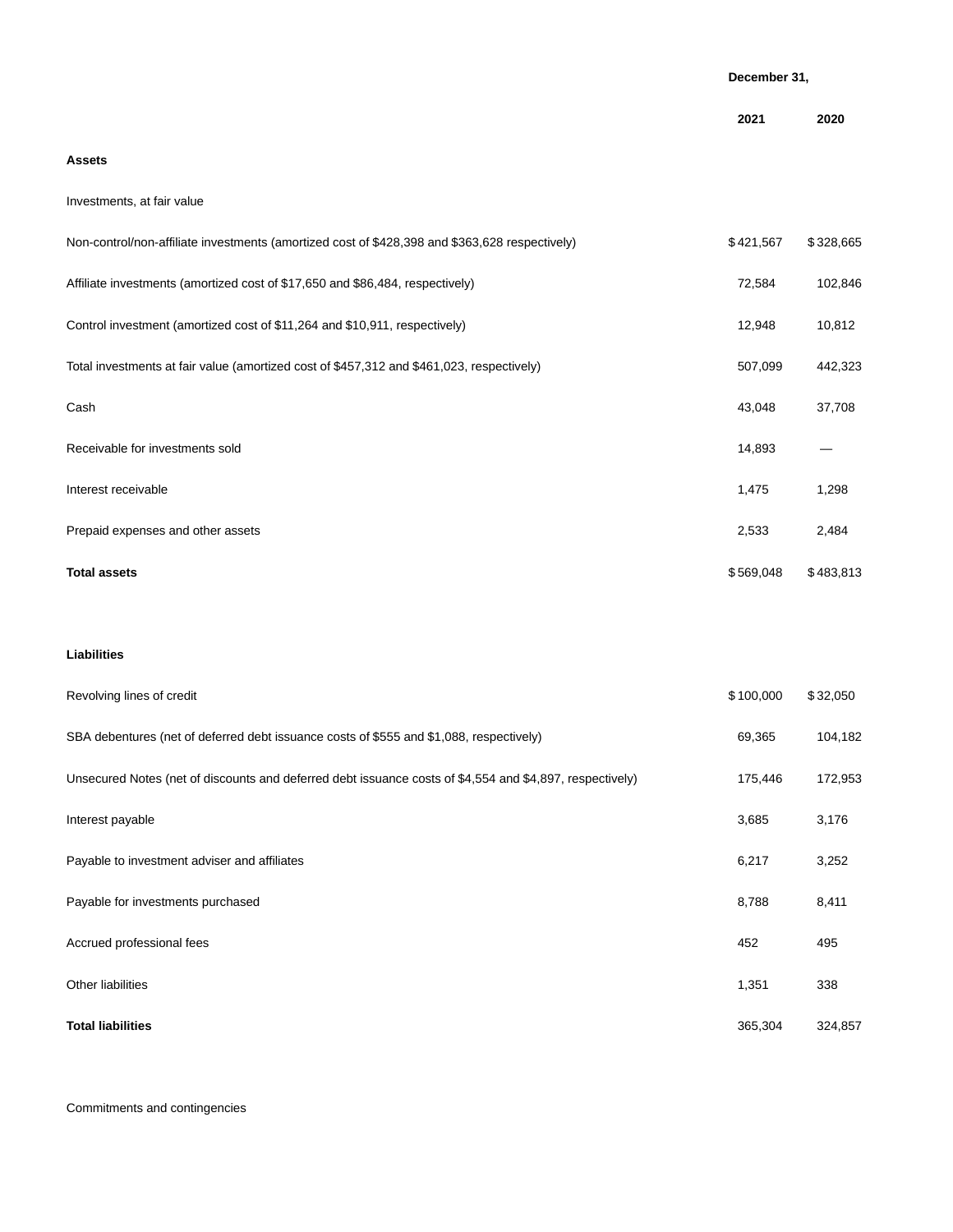## **Net Assets**

| Preferred stock, par value of \$0.01 per share, 2,000,000 shares authorized, 0 shares issued and outstanding as of<br>December 31, 2021 and December 31, 2020, respectively                        |            |            |
|----------------------------------------------------------------------------------------------------------------------------------------------------------------------------------------------------|------------|------------|
| Common stock, par value of \$0.01 per share, 100,000,000 shares authorized, 13,422,413 and 13,409,559 shares<br>issued and outstanding as of December 31, 2021 and December 31, 2020, respectively | 134        | 134        |
| Paid-in capital in excess of par                                                                                                                                                                   | 185,113    | 187,124    |
| Total distributable earnings (accumulated losses)                                                                                                                                                  | 18,497     | (28, 302)  |
| <b>Total net assets</b>                                                                                                                                                                            | 203,744    | 158,956    |
| <b>Total liabilities and net assets</b>                                                                                                                                                            | \$569,048  | \$483,813  |
| Number of shares outstanding                                                                                                                                                                       | 13,422,413 | 13,409,559 |
| Net asset value per share                                                                                                                                                                          | \$15.18    | \$11.85    |

## **OFS Capital Corporation and Subsidiaries**

## **Consolidated Statements of Operations**

## **(Dollar amounts in thousands, except per share data)**

|                                       | (unaudited) |                               |          |                         |  |
|---------------------------------------|-------------|-------------------------------|----------|-------------------------|--|
|                                       | 31,         | <b>Quarter Ended December</b> |          | Year Ended December 31, |  |
|                                       | 2021        | 2020                          | 2021     | 2020                    |  |
| <b>Investment income</b>              |             |                               |          |                         |  |
| Interest income:                      |             |                               |          |                         |  |
| Non-control/non-affiliate investments | \$10,188    | \$8,159                       | \$37,350 | \$34,278                |  |
| Affiliate investments                 | 962         | 1,611                         | 3,686    | 7,549                   |  |
| Control investment                    | 332         | 333                           | 1,348    | 1,217                   |  |
| Total interest income                 | 11,482      | 10,103                        | 42,384   | 43,044                  |  |
| Dividend income:                      |             |                               |          |                         |  |
| Non-control/non-affiliate investments | 888         |                               | 888      |                         |  |
| Affiliate investments                 | 1,000       | 467                           | 1,143    | 955                     |  |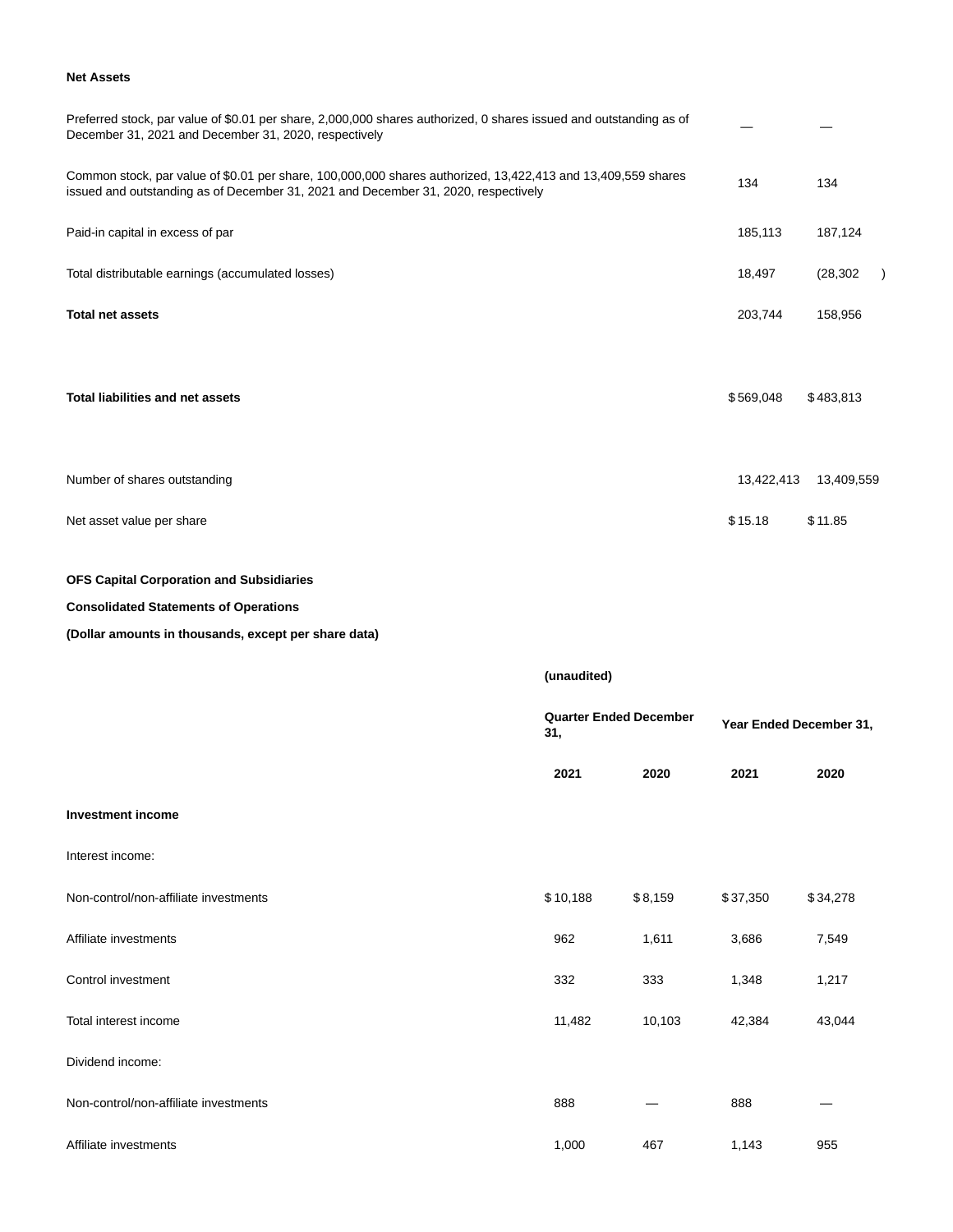| Control investment                                                                  | (33)      |           |        | 136       |           |  |
|-------------------------------------------------------------------------------------|-----------|-----------|--------|-----------|-----------|--|
| Total dividend income                                                               | 1,855     |           | 467    | 2,167     | 955       |  |
| Fee income:                                                                         |           |           |        |           |           |  |
| Non-control/non-affiliate investments                                               | 1,565     |           | 101    | 2,485     | 945       |  |
| Affiliate investments                                                               | 291       |           | 449    | 653       | 465       |  |
| Control investment                                                                  | 74        |           | 17     | 74        | 66        |  |
| Total fee income                                                                    | 1,930     |           | 567    | 3,212     | 1,476     |  |
| <b>Total investment income</b>                                                      | 15,267    |           | 11,137 | 47,763    | 45,475    |  |
|                                                                                     |           |           |        |           |           |  |
| <b>Expenses</b>                                                                     |           |           |        |           |           |  |
| Interest and financing expense                                                      | 4,215     |           | 4,507  | 17,515    | 18,808    |  |
| Management fees                                                                     | 2,009     |           | 1,846  | 7,669     | 7,605     |  |
| Income Incentive Fee                                                                | 1,543     |           | 693    | 2,352     | 2,025     |  |
| Capital Gains Fee                                                                   | 1,814     |           |        | 1,916     | —         |  |
| Professional fees                                                                   | 440       |           | 463    | 1,670     | 1,993     |  |
| Administration fees                                                                 | 416       |           | 399    | 1,758     | 1,855     |  |
| Other expenses                                                                      | 400       |           | 225    | 1,433     | 1,335     |  |
| Total expenses before Income Incentive Fee waiver                                   | 10,837    |           | 8,133  | 34,313    | 33,621    |  |
| Income Incentive Fee waiver                                                         |           |           |        |           | (441)     |  |
| Total expenses, net of Income Incentive Fee waiver                                  | 10,837    |           | 8,133  | 34,313    | 33,180    |  |
| Net investment income                                                               | 4,430     |           | 3,004  | 13,450    | 12,295    |  |
|                                                                                     |           |           |        |           |           |  |
| Net realized and unrealized gain (loss) on investments                              |           |           |        |           |           |  |
| Net realized gain (loss) on non-control/non-affiliate investments                   | (16, 371) | $\lambda$ | 25     | (27, 114) | (10,021)  |  |
| Net realized gain on affiliate investments                                          | 4,299     |           |        | 7,545     |           |  |
| Income tax expense on net realized investment gains                                 | (1,027)   |           |        | (1,027)   |           |  |
| Net unrealized appreciation (depreciation) on non-control/non-affiliate investments | 17,487    |           | 86     | 38,551    | (11, 295) |  |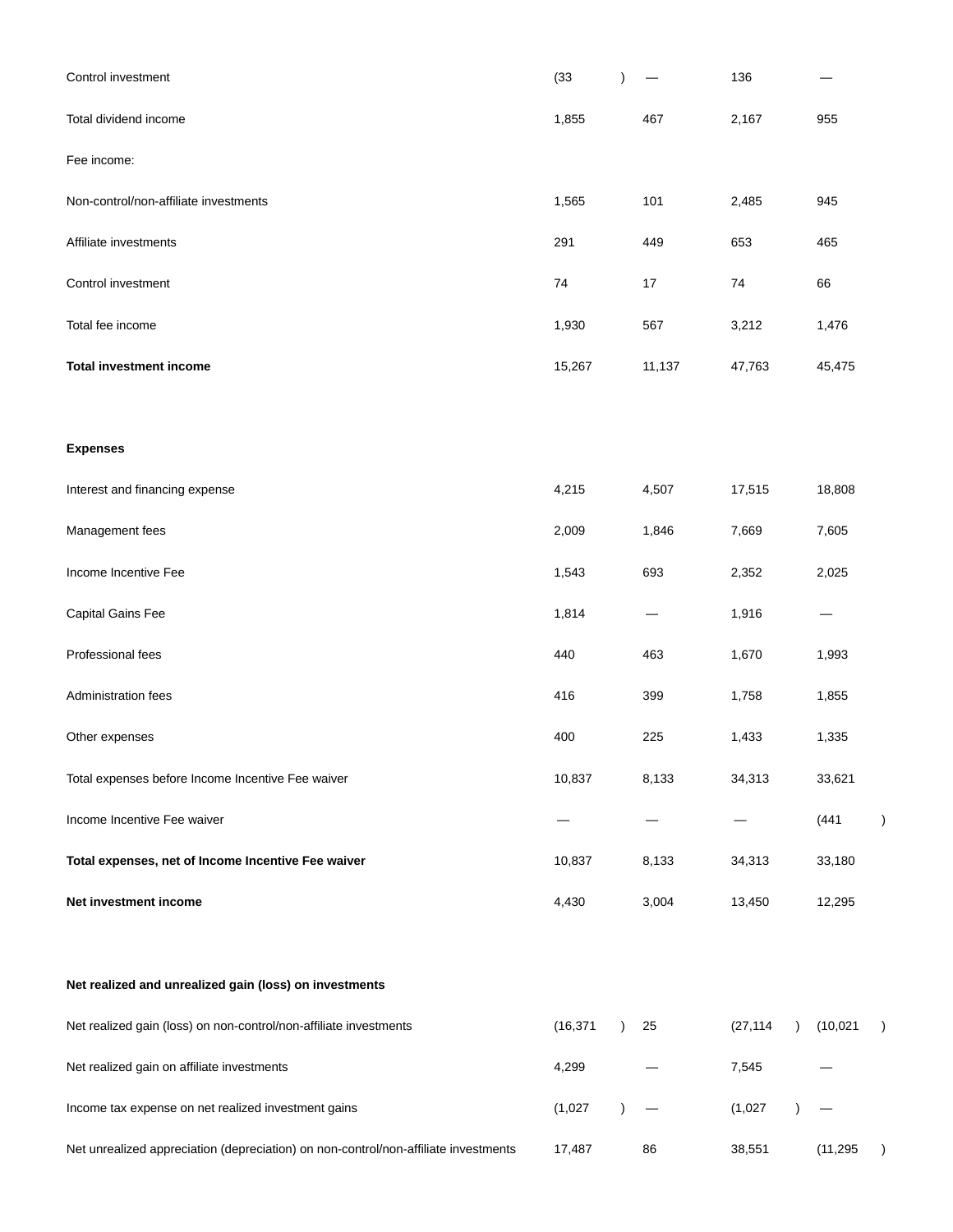| Net unrealized appreciation on affiliate investments                                         | 10,422     | 6,317      | 28,153     | 12,633     |
|----------------------------------------------------------------------------------------------|------------|------------|------------|------------|
| Net unrealized appreciation (depreciation) on control investment                             | (301)      | 2,628      | 1,783      | 1,704      |
| Deferred tax benefit (expense) on investments net unrealized<br>appreciation/depreciation    | 213        | (141)      | 114        | 275        |
| Net gain (loss) on investments                                                               | 14,722     | 8,915      | 48,005     | (6,704)    |
| Loss on extinguishment of debt                                                               | (2,068)    | (484)      | (4, 591)   | (820)      |
| Loss on impairment of goodwill                                                               |            |            |            | (1,077)    |
| Net increase in net assets resulting from operations                                         | \$17,084   | \$11,435   | \$56,864   | \$3,694    |
|                                                                                              |            |            |            |            |
| Net investment income per common share - basic and diluted                                   | \$0.33     | \$0.22     | \$1.00     | \$0.92     |
| Net increase in net assets resulting from operations per common share - basic and<br>diluted | \$1.27     | \$0.85     | \$4.24     | \$0.28     |
| Distributions declared per common share                                                      | \$0.25     | \$0.18     | \$0.91     | \$0.86     |
| Basic and diluted weighted average common shares outstanding                                 | 13,419,010 | 13,406,436 | 13,413,861 | 13,394,005 |

### **ABOUT OFS CAPITAL**

OFS Capital Corporation is an externally managed, closed-end, non-diversified management investment company that has elected to be regulated as a business development company. OFS Capital's investment objective is to provide stockholders with both current income and capital appreciation primarily through debt investments and, to a lesser extent, equity investments. OFS Capital invests primarily in privately held middle-market companies in the United States, including lower-middle-market companies, targeting investments of \$3 million to \$20 million in companies with annual EBITDA between \$5 million and \$50 million. OFS Capital offers flexible solutions through a variety of asset classes including senior secured loans, which includes first-lien, second-lien and unitranche loans, as well as subordinated loans and, to a lesser extent, warrants and other equity securities. OFS Capital's investment activities are managed by OFS Capital Management, LLC, an investment adviser registered under the Investment Advisers Act of 1940<sup>5</sup>, as amended, and headquartered in Chicago, Illinois, with additional offices in New York and Los Angeles.

#### **FORWARD-LOOKING STATEMENTS**

Statements in this press release regarding management's future expectations, beliefs, intentions, goals, strategies, plans or prospects, including statements relating to: OFS Capital's results of operations, including net investment income, adjusted net investment income, net asset value and net investment gains and losses and the factors that may affect such results, including origination activity and portfolio income; management's belief that the portfolio is well positioned in a rising interest rate environment, when there can be no assurance that is the case; and other factors may constitute forward-looking statements for purposes of the safe harbor protection under applicable securities laws. Forward-looking statements can be identified by terminology such as "anticipate," "believe," "could," "could increase the likelihood," "estimate," "expect," "intend," "is planned," "may," "should," "will," "will enable," "would be expected," "look forward," "may provide," "would" or similar terms, variations of such terms or the negative of those terms. Such forward-looking statements involve known and unknown risks, uncertainties and other factors including those risks, uncertainties and factors referred to in OFS Capital's Annual Report on Form 10-K for the year ended December 31, 2021 filed with the Securities and Exchange Commission under the section "Risk Factors," as well as other documents that may be filed by OFS Capital from time to time with the Securities and Exchange Commission. As a result of such risks, uncertainties and factors, actual results may differ materially from any future results, performance or achievements discussed in or implied by the forward-looking statements contained herein. OFS Capital is providing the information in this press release as of this date and assumes no obligations to update the information included in this press release or revise any forward-looking statements, whether as a result of new information, future events or otherwise.

5 Registration does not imply a certain level of skill or training

#### **Schedule 1**

## **Non-GAAP Financial Measure – Adjusted Net Investment Income**

On a supplemental basis, we disclose Adjusted NII (including on a per share basis), which is a financial measure calculated and presented on basis other than in accordance with GAAP. Adjusted NII represents net investment income excluding the capital gains incentive fee in periods in which such expense occurs. GAAP requires recognition of a capital gains incentive fee in our financial statements if aggregate net realized and unrealized capital gains, if any, on a cumulative basis from the date of the election to be a BDC through the reporting date is positive. Such fees are subject to further